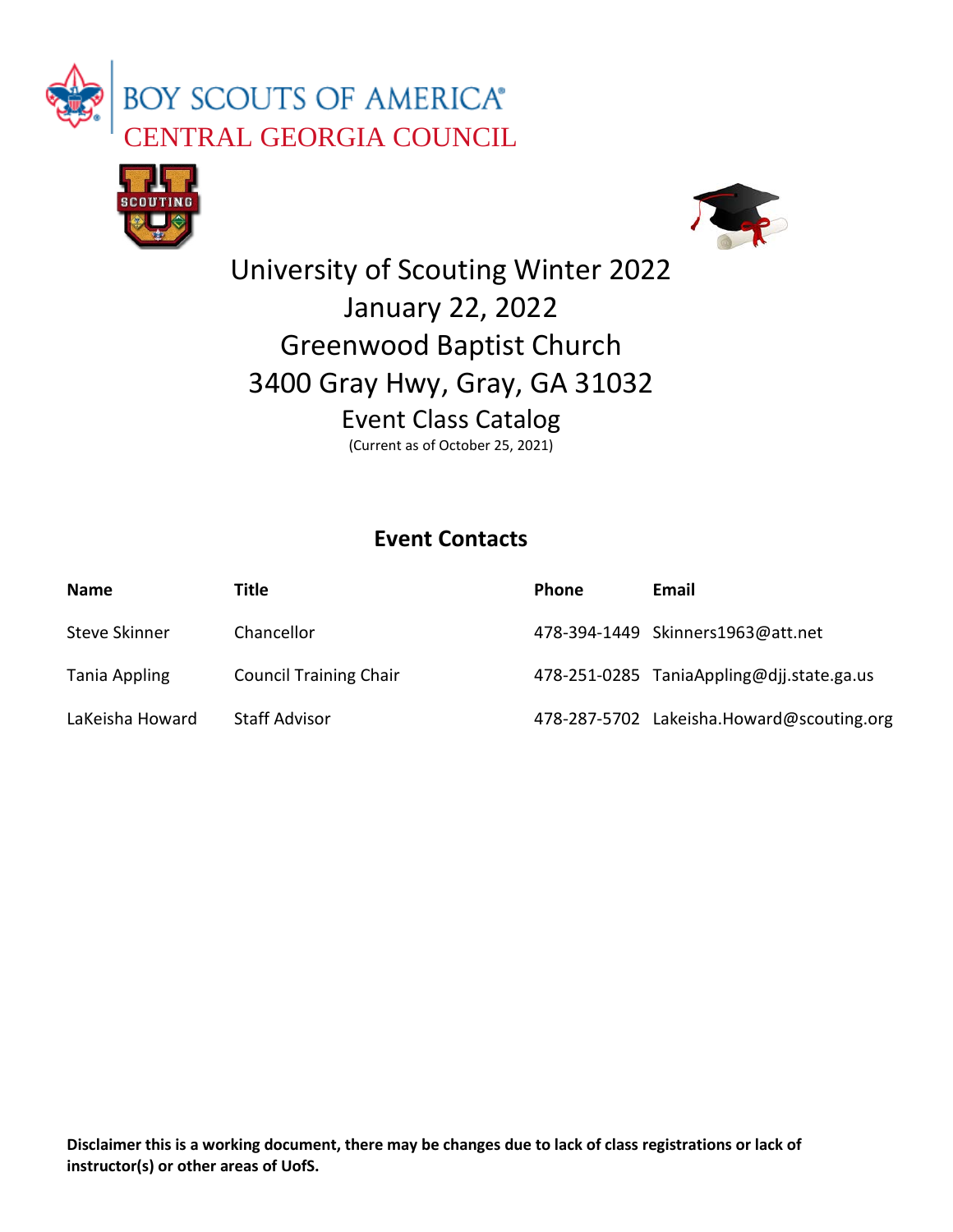| <b>College of General Scouting</b> |             |                                                                                                                                                                                                                                                                                                                                                                                                                                                                                                                     |
|------------------------------------|-------------|---------------------------------------------------------------------------------------------------------------------------------------------------------------------------------------------------------------------------------------------------------------------------------------------------------------------------------------------------------------------------------------------------------------------------------------------------------------------------------------------------------------------|
| <b>GEN100</b>                      | 9-9:50 AM   | <b>BSA Shooting Sports Program</b><br>Come learn all about the Shooting sports program and how you can become a<br>part of it.                                                                                                                                                                                                                                                                                                                                                                                      |
| <b>GEN101</b>                      | 9-11:50 AM  | <b>Basic Dutch Oven Cooking</b><br>This class covers basic Dutch oven cooking. Learn about what you can and<br>cannot cook in an oven. Learn about temperature control as well as how to<br>care for your ovens. Basic recipes will be covered.<br><b>Maximum number of participants 20</b>                                                                                                                                                                                                                         |
| <b>GEN102</b>                      | 9-9:50 AM   | Let's Talk Finance-Unit Health and Fundraising<br>How can your unit be financially sound? A great scouting program needs a<br>solid financial base. Learn how to take your unit down the path of stable<br>finances toward great programming and better retention. Find out how to run<br>a successful fundraising program to help supplement your Pack, Troop or Crew.<br>Learn the essential pieces of fundraising, budgeting, accounts, and evaluation.                                                          |
| <b>GEN103</b>                      | 10-10:50 AM | <b>Writing Troop and Pack Policies</b><br>The best-run organizations operate that way because everyone knows what is<br>expected and what needs to be done. While a Scout Pack or Troop isn't a<br>Fortune-500 organization, documenting policies and procedures gives<br>everyone the same expectations on the what, how, when, and even sometimes<br>the why of a Scout organizations regular operation. We will cover when and<br>why you need policies, how to adopt them and how to make them work for<br>you. |
| <b>GEN104</b>                      | 11-11:50 AM | <b>Religious Awards Program</b><br>Learn about the Religious awards program with Scouts.                                                                                                                                                                                                                                                                                                                                                                                                                            |
| <b>GEN105</b>                      | 11-11:50 AM | <b>Flag Etiquette</b><br>Learn how to fold, carry, display, and retire a Flag during Scout outings, meetings,<br>and campfires.                                                                                                                                                                                                                                                                                                                                                                                     |
| <b>GEN106</b>                      | 11-11:50 AM | Wear of the Uniform-Knots on Your Shirt<br>Learn about the BSA Guide to insignia and awards. Learn how to apply for the<br>awards.                                                                                                                                                                                                                                                                                                                                                                                  |
| <b>GEN107</b>                      | 12-12:50 AM | <b>State of the Central Georgia Council</b><br>Find out what is happening in our council from the Council Executive. This class will<br>also include a question-and-answer session. Held in the fellowship hall.                                                                                                                                                                                                                                                                                                    |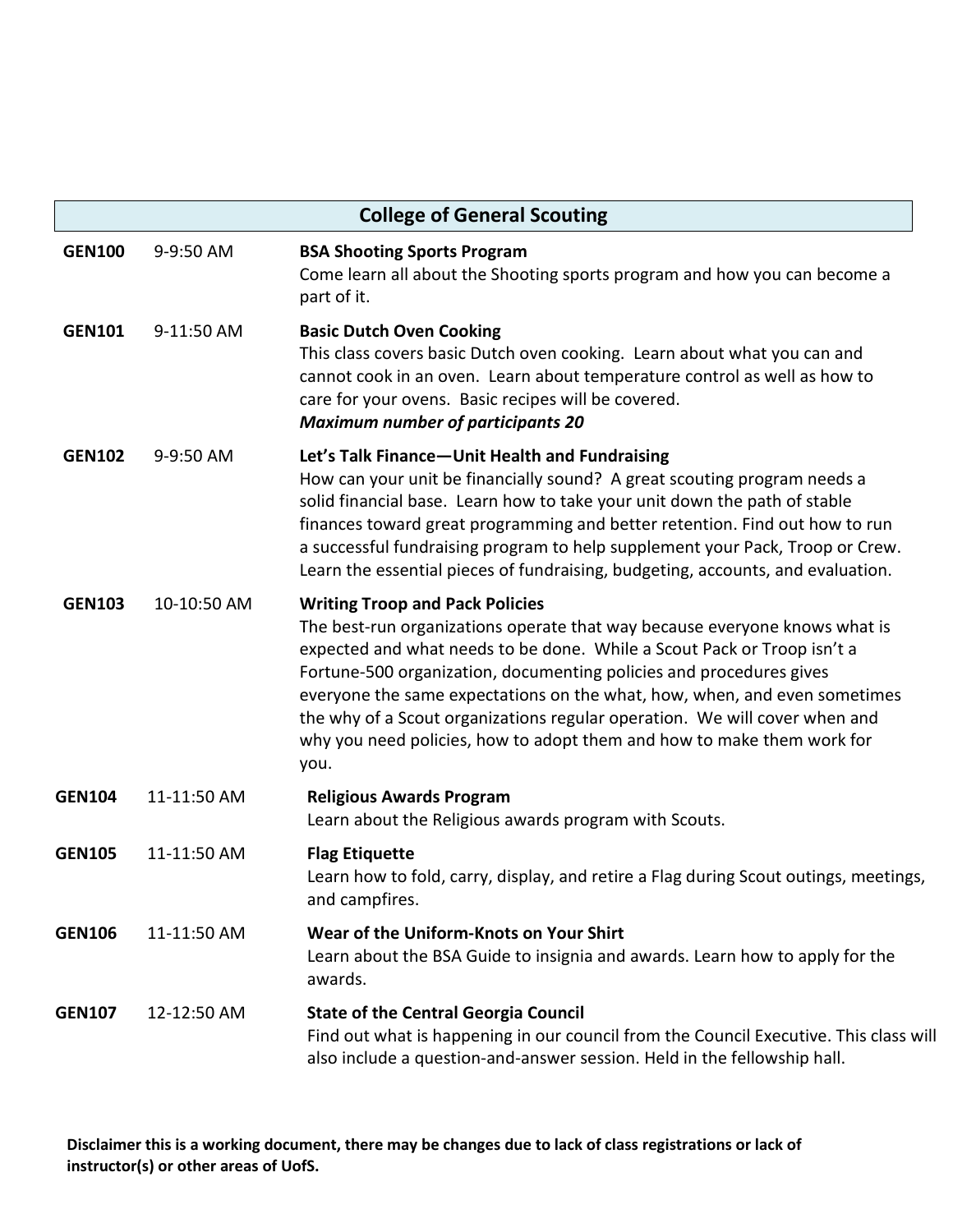| <b>GEN108</b> | 9-9:50 AM    | Do You Have a Quality Unit?<br>Come learn all about Journey to Excellence and why does it matter to your unit.                                                                                                                                                                                                                                                                                                                                                                                                                                                                                        |
|---------------|--------------|-------------------------------------------------------------------------------------------------------------------------------------------------------------------------------------------------------------------------------------------------------------------------------------------------------------------------------------------------------------------------------------------------------------------------------------------------------------------------------------------------------------------------------------------------------------------------------------------------------|
| <b>GEN109</b> | 9 AM-3:50 PM | First Aid / CPR and AED for Adults and Children<br>This American Heart Association's life saver CPR/AED course will provide training in<br>Cardio-Pulmonary Resuscitation for adults and children, as well as how to use an<br>Automated External Defibrillator. A course completion card will be issued. Books<br>will be available for use during the class and may be purchased for an additional<br>charge.<br><b>Maximum number of participants 20</b>                                                                                                                                           |
| <b>GEN110</b> | 2-2:50 PM    | Special Needs Scouts/Individualized Scouting Advancement Plan (ISAP)<br>Serving scouts with special needs can be a challenge; but the rewards far outweigh<br>the struggles. During this period, we will discuss BSA policy and procedures regarding<br>Scouting with Special Needs. Will talk about resources available to leaders, and the<br>roles of key people within the district. We will discuss tips and tricks with dealing<br>with ADHD and Asperger's youth and finish up with the "Individualized Scouting<br>program". The main resource for the class is the BSA Guide to Advancement. |
| <b>GEN111</b> | 2-2:50 PM    | <b>Chartered Organization Representative Training</b><br>Required for all Chartered Organization Representatives to be considered position<br>trained.                                                                                                                                                                                                                                                                                                                                                                                                                                                |
| <b>GEN112</b> | 2-2:50 PM    | Navigating my.scouting.org (online leader training)<br>How to use my.scouting.org and do online training, check, and retrieve training<br>records.                                                                                                                                                                                                                                                                                                                                                                                                                                                    |
| <b>GEN113</b> | 11-11:50 AM  | Scout book 101<br>Scout book is now free for all units to use. It provides access to valuable<br>tools and resources that will help with the day-to-day management of a unit, giving<br>every leader more of what they need most TIME.                                                                                                                                                                                                                                                                                                                                                                |
| <b>GEN114</b> | 9-9:50 am    | <b>Basic Map reading</b><br>Learn the basic of how to read a map, identify terrain features, map colors and<br>More                                                                                                                                                                                                                                                                                                                                                                                                                                                                                   |
| <b>GEN115</b> | 10-10:50 AM  | Using a compass<br>Lean how to properly and effectively use a compass to navigate. You will earn<br>how to navigate a small compass course.                                                                                                                                                                                                                                                                                                                                                                                                                                                           |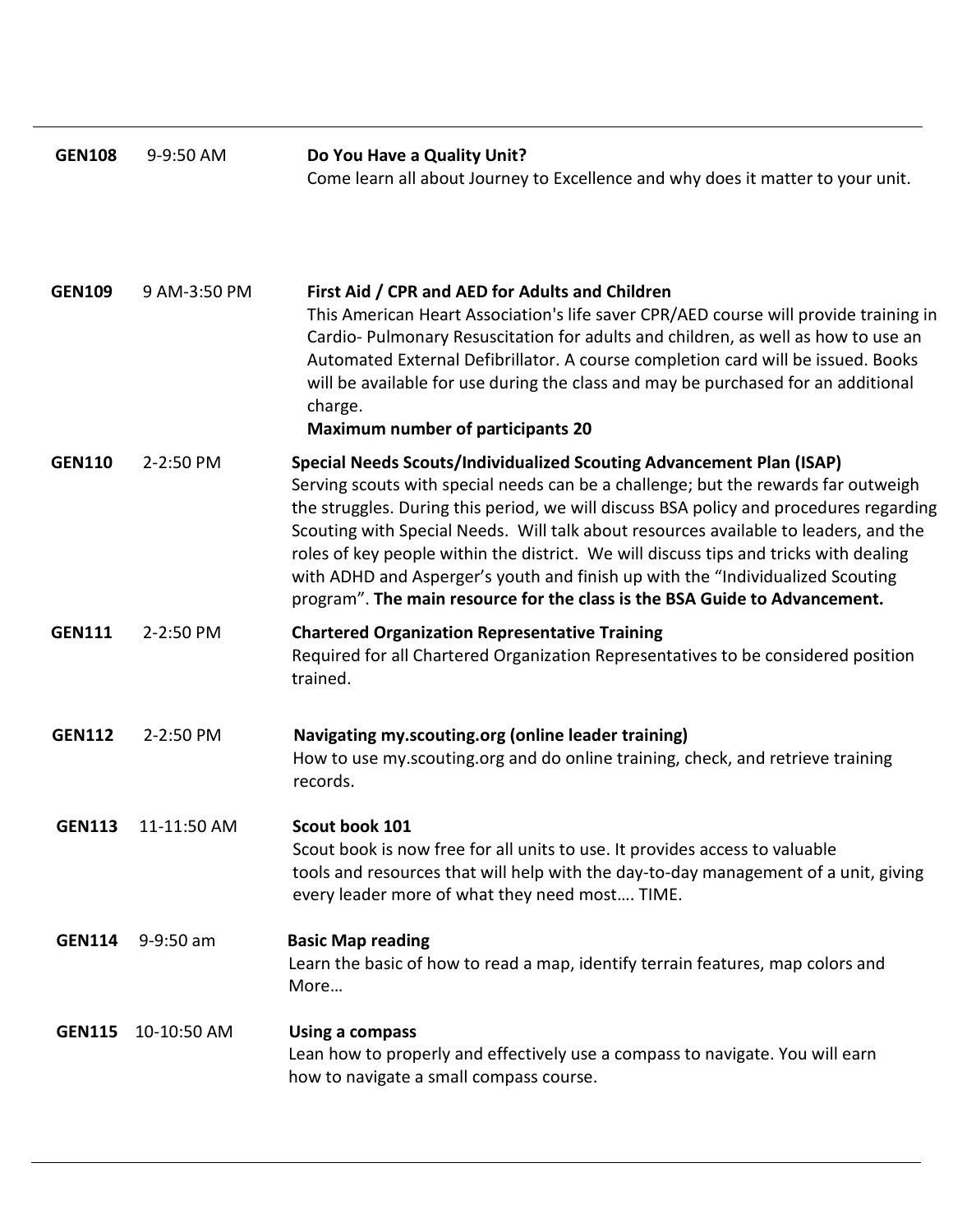| <b>College of Cub Scouting</b> |             |                                                                                                                                                                                                                                                                                                                                                        |
|--------------------------------|-------------|--------------------------------------------------------------------------------------------------------------------------------------------------------------------------------------------------------------------------------------------------------------------------------------------------------------------------------------------------------|
| <b>CS300</b>                   | 9-11:50 AM  | <b>Den Leader Specific Training</b><br>A required position specific course to officially be considered a trained Den leader.<br>Learn how to run fun filled den meetings that will have the boys excited and<br>advancing. You will learn tips to make your job easier. For Lion, Tiger, Wolf and Bear<br>Den Leaders. Minimum enrollment is 5 adults. |
| <b>CS301</b>                   | 9-9:50 AM   | <b>Cub Scout Camping</b><br>Organizing your unit for Pack Camping, and how to talk your parents into less is<br>MORE when packing. Will also discuss requirement for completion of BALOO.                                                                                                                                                              |
| <b>CS302</b>                   | 10-10:50 AM | <b>Lions Program</b><br>Are you interested in adding Lions to your Pack? Kindergarteners can now join<br>Scouting! Learn about how this program works!                                                                                                                                                                                                 |
| <b>CS303</b>                   | 11-11:50 AM | <b>All Tied Up in Knots</b><br>Can you tie a square knot? A taut-line hitch? Two half hitches? Learn these and other<br>basic Scout knots here!                                                                                                                                                                                                        |
| <b>CS304</b>                   | 11-11:50 AM | <b>Annual Pack Program Planning-My Favorite Events!</b><br>What is your pack going to do and when? We will help you plan an exciting year filled<br>with new ideas. The Council Pack planning guide will be discussed.                                                                                                                                 |
| <b>CS305</b>                   | 1-3:50 PM   | <b>Cooking with Cub Scouts</b><br>Learn a variety of things and ways to cook with your Cub Scouts.                                                                                                                                                                                                                                                     |
| <b>CS306</b>                   | 1-1:50 PM   | <b>Planning a Special Blue &amp; Gold Banquet</b><br>Tired of the same old Blue and Gold? Come and learn about some colorful ideas<br>regarding themes, menus, decorations.                                                                                                                                                                            |
| <b>CS307</b>                   | 1-1:50 PM   | <b>Effective Pack Recharter</b><br>Get your pack rechartered on time and effectively! Find out how to make this<br>process easy and simple!                                                                                                                                                                                                            |
| <b>CS308</b>                   | 2-2:50 PM   | How to Use a Den Chief/Why are they important?<br>Den Chiefs are Scouts trained to help you and can be an especially important<br>member of your Den leadership. Learn how they can help you deliver a great Cub<br>Scout program. Also, find out how to incorporate Denner and Assistant Denners into<br>your Den.                                    |
| <b>CS309</b>                   | 2-2:50 PM   | <b>Pinewood Derby Tips and Trade Secrets</b><br>How to organize and have a real pinewood derby. This includes the basics plus those<br>"extras" that make it even more fun for the Cub Scouts!                                                                                                                                                         |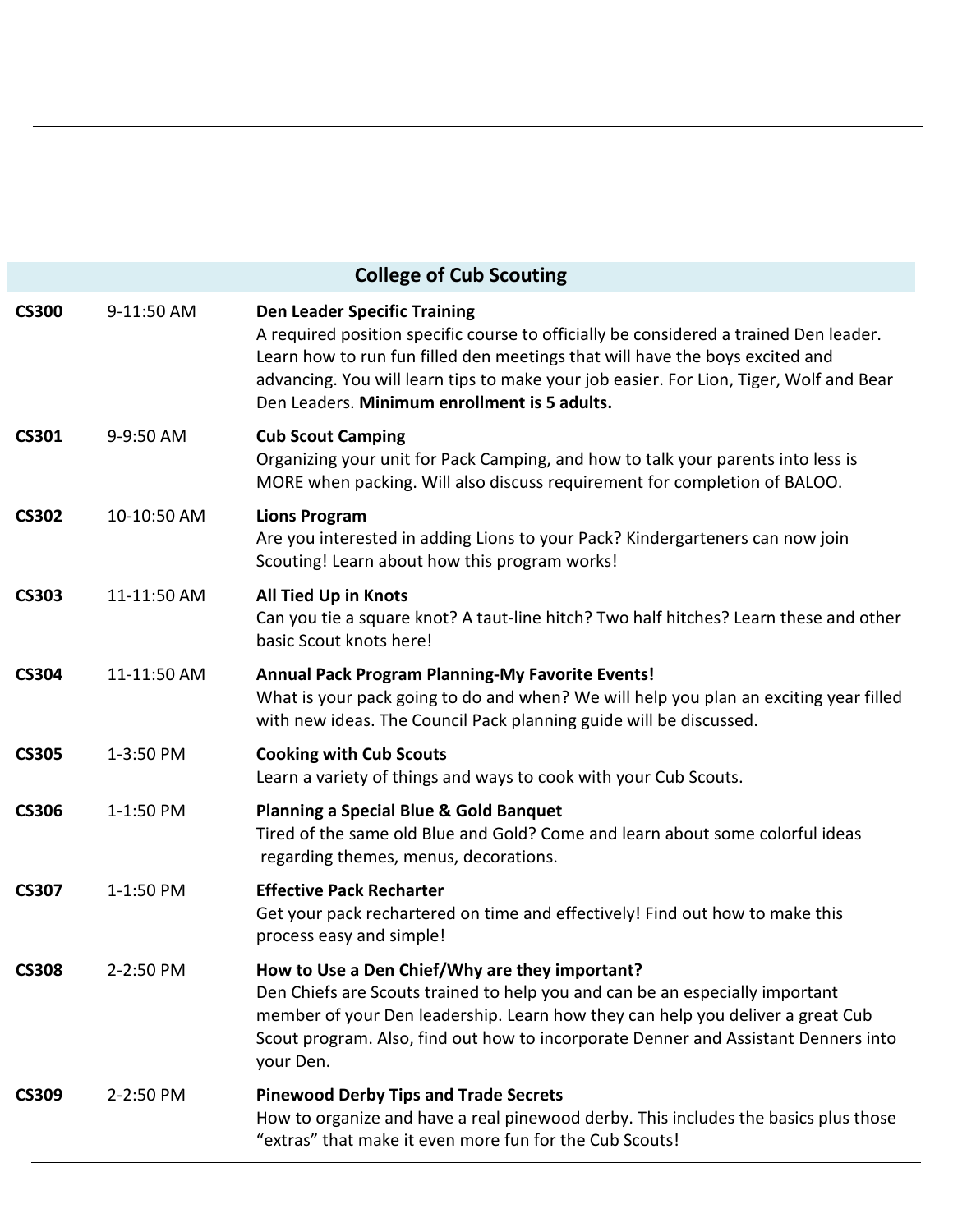**CS310** 2-2:50 PM **Ceremonies for Cubs** Ceremonies are a significant part of Scouting. Ceremonies are important for Scouts and Scouters of all ages, from the youngest Tiger in the Pack to the oldest volunteer Scouter in the District. Memories of meaningful, impressive ceremonies will last years. We will talk about Ceremonies for Flag Ceremonies, Pack meetings, Campfires, and Rank advancements.  **CS311** 2-3:50 PM **Arrow of Light to Scout Transitions** Effective planning for the transition from Arrow of Light to Boy Scouts. How to prepare an effective Webelos and Arrow of Light program to make the move into Boy Scouting a smooth transition.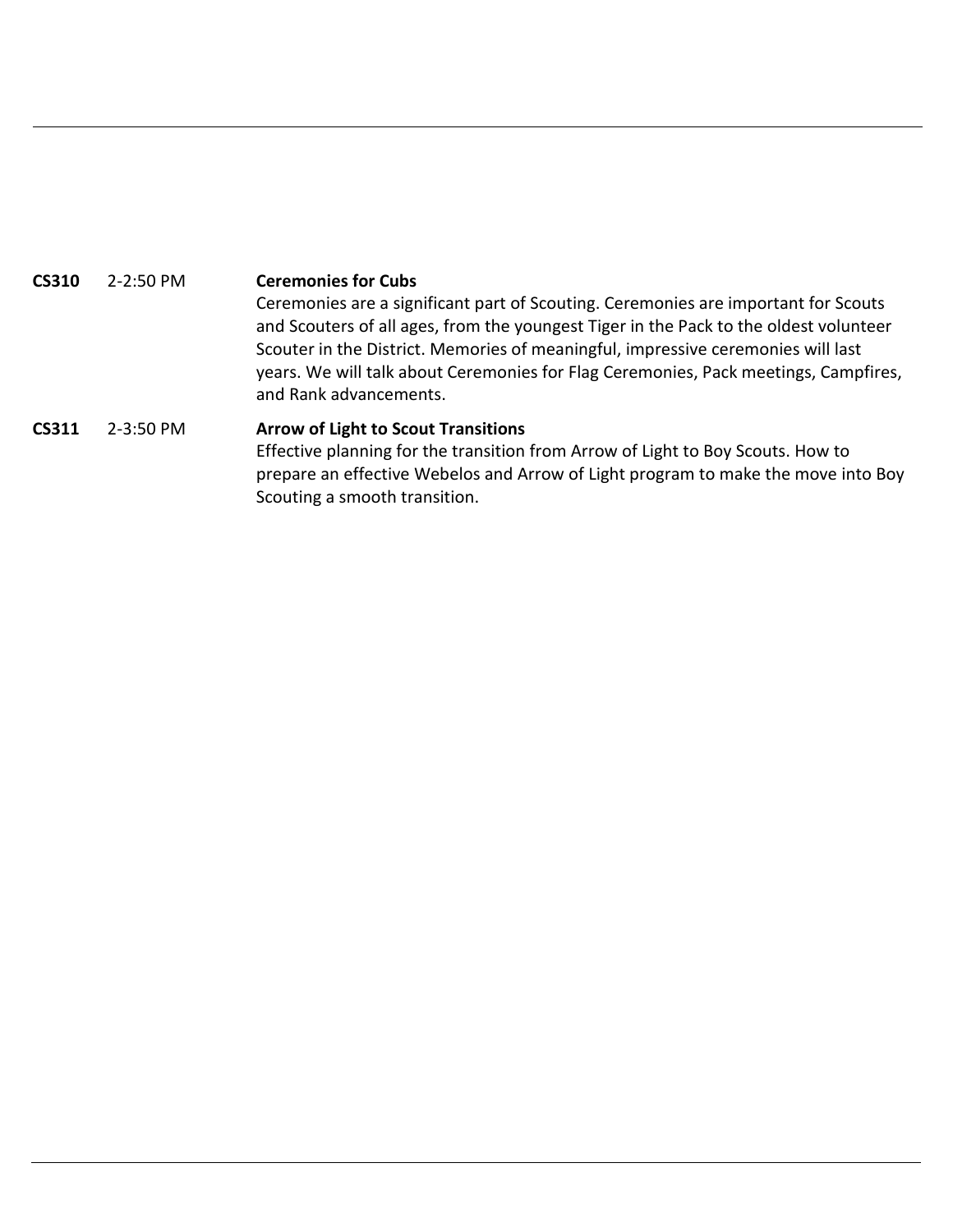|              |             | <b>College of Boy Scouting</b>                                                                                                                                                                                                                                                                                                                                                                                                                                                                                                                                                |
|--------------|-------------|-------------------------------------------------------------------------------------------------------------------------------------------------------------------------------------------------------------------------------------------------------------------------------------------------------------------------------------------------------------------------------------------------------------------------------------------------------------------------------------------------------------------------------------------------------------------------------|
| <b>BS400</b> | 9-9:50 AM   | <b>Adult/PLC Annual Planning</b><br>You would not build a house without a blueprint or drive cross-country without a<br>map so why would you try to lead a Troop through a year without an Annual Plan.<br>Discover how the annual plan can be set up and effectively implemented. Good for<br>youth and adults!                                                                                                                                                                                                                                                              |
| <b>BS401</b> | 9-9:50 AM   | The Patrol Method/A Youth Led Troop<br>Is your Troop really Youth run? Does the Patrol Method really work? Find out how<br>and why it works and why it is important for the Troop and the youth.                                                                                                                                                                                                                                                                                                                                                                              |
| <b>BS402</b> | 10-10:50 AM | Recruit and Retain - The Keys to a Healthy Troop<br>What good is the Scouting program if there aren't any boys/girls in it or adults in it?<br>You know the challenges, now find out how to increase membership and keep<br>boys/girls/adults in the program.                                                                                                                                                                                                                                                                                                                 |
| <b>BS403</b> | 10-10:50 AM | Eagle Coaching / Eagle workbook / Life to Eagle<br>This class ran by an experienced advancement chair will focus on how to work with<br>the Eagle Workbook and how to be an Eagle Coach and get your youth from Life to<br>Eagle. You will learn how to build the workbook, what is needed besides the book,<br>and what to expect during the board of review.<br><b>Adult and Youth</b>                                                                                                                                                                                      |
| <b>BS404</b> | 11-11:50 AM | <b>Building a Culture of Youth Leadership</b><br>The focus is on training, resources and team building for effective boy/girl led<br>Troops. Topics include building a shared culture, developing youth leaders, and the<br>adult's role as advisors and mentors.                                                                                                                                                                                                                                                                                                             |
| <b>BS405</b> | 1-1:50 PM   | <b>Conducting Boards of Review</b><br>In some Troops a Board of Review is a test (it's not a test, it's a review), in others it is<br>a rubber stamp for advancement. Uncover the proper methods of a Board of Review<br>here.                                                                                                                                                                                                                                                                                                                                                |
| <b>BS406</b> | 2-2:50 PM   | <b>Trails in Georgia and Surrounding Areas</b><br>Learn about the varying degrees of the trails in Georgia and how to use them in your<br>program. Whether doing a day hike or trekking the AT this class will help you get<br>there and get it planned.<br>Adult and youth                                                                                                                                                                                                                                                                                                   |
| <b>BS407</b> | 2-2:50 PM   | The Second Transition - Succeeding for Older Scouts<br>An organized discussion of a second transition within the Program, as youth hit the<br>14-year old threshold and age out of the middle track of the Program or wish to<br>participate in both a Troop and Crew. Practical ideas on how Troops can plan for the<br>second transition and the option to guide the older youth into Venturing Crews to<br>help meet the Council's emerging emphasis on having all our charter partners<br>sponsor the full range of age-based Units. Parents are welcome! Adult and Youth |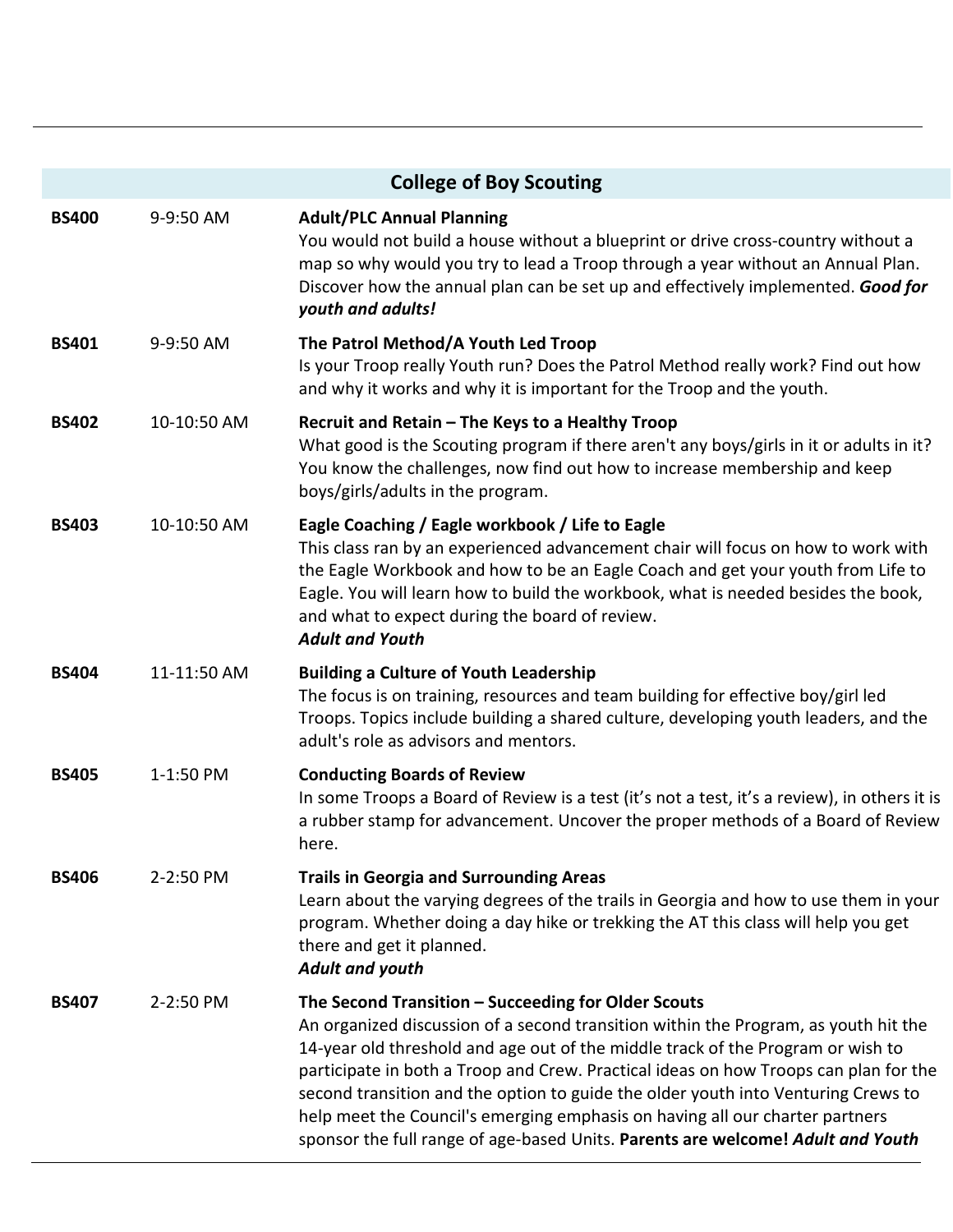|               |               | <b>College of Youth Advancement and Knowledge</b>                                                                                                                                                                                                                        |
|---------------|---------------|--------------------------------------------------------------------------------------------------------------------------------------------------------------------------------------------------------------------------------------------------------------------------|
|               |               | (Note: All scouts need to print out the workbook from usscouts.org, complete as<br>much as possible, get a merit badge pamphlet if possible).                                                                                                                            |
| <b>YAK600</b> | 9 AM - 3:50PM | <b>Cooking Merit badge</b><br>Print out your workbook at usscouts.org and bring it along with you. The following<br>requirements cannot be done in class (4, 5 & 6) finish them up before or<br>afterwards. The students will lunch eat in this class. Max enrollment 15 |
| <b>YAK601</b> | 9 AM -3:50PM  | <b>Emergency Preparedness Merit Badge</b><br>Print out your workbook at usscouts.org and bring it along with you. The following<br>requirements cannot be done in class, so complete before and after (1, 2c, 6c, 7 a-<br>b, 8b). Max enrollment 15                      |
| <b>YAK602</b> | 9 AM -3:50PM  | <b>Citizenship in the Community Merit Badge</b><br>Print out your workbook at usscouts.org and bring it along with you. The following<br>requirements cannot be done in class (2, 3, 4b/c, 5, 7a/c& 8). Max enrollment 15                                                |
| <b>YAK603</b> | 9 AM-11:50PM  | <b>Family Life Merit Badge</b><br>Print out your workbook at usscouts.org and bring it along with you. The following<br>requirements cannot be done in class so complete before or after (3, 4 &5). Max<br>enrollment 15                                                 |
| <b>YAK604</b> | 9 AM-3:50PM   | <b>Environmental Science Merit Badge</b><br>Print out your workbook at usscouts.org and bring it along with you. Max<br>enrollment 15                                                                                                                                    |
| <b>YAK605</b> | 9AM-3:50PM    | <b>Communication Merit Badge</b><br>Print out your workbook at usscouts.org and bring it along with you. The following<br>requirements cannot be done in class do before or after (4, 5, 6, 7 & 8). Max<br>enrollment 15                                                 |
| <b>YAK606</b> | 9AM-3:50PM    | Law Merit Badge<br>Print out your workbook at usscouts.org and bring it along with you. Max enrollment 15                                                                                                                                                                |
| <b>YAK607</b> | 9AM-11:50 AM  | <b>Chess Merit Badge</b><br>Print out your workbook at usscouts.org and (read it and bring it with you). Bring a<br>chess board or laptop PC if possible, counselor requests Scouts get the pamphlet if<br>possible. Max enrollment 15                                   |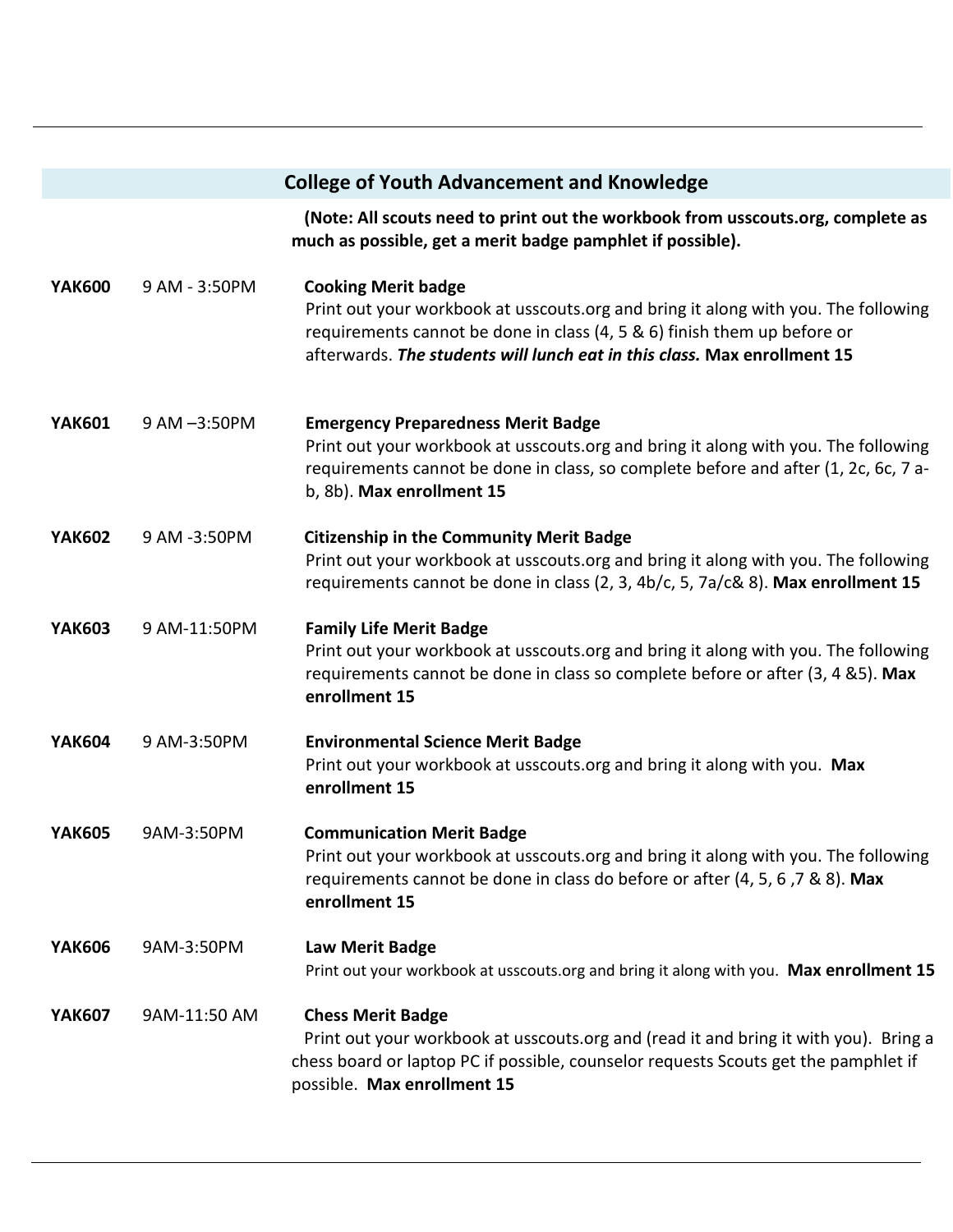| <b>YAK608</b> | 1-3:50 PM    | <b>Music Merit badge</b><br>Print out your workbook at usscouts.org and bring it with you. Max enrollment<br>15.                                                                                                                                                                                                                                                                                     |
|---------------|--------------|------------------------------------------------------------------------------------------------------------------------------------------------------------------------------------------------------------------------------------------------------------------------------------------------------------------------------------------------------------------------------------------------------|
| <b>YAK609</b> | 9am -11:50pm | ILST/ILSC- Leadership Training for Youth (Positioned Trained Tab for Youth)<br>Introduction to Leadership Skills for Troop/Crew is a unit level training program<br>with the BSA normally led by the Scoutmaster/Crew Advisor and the already trained<br>youth leadership. It is designed to improve the leadership skills of all youth leaders<br>with a Troop/Crew. Minimum enrollment is 5 youth. |